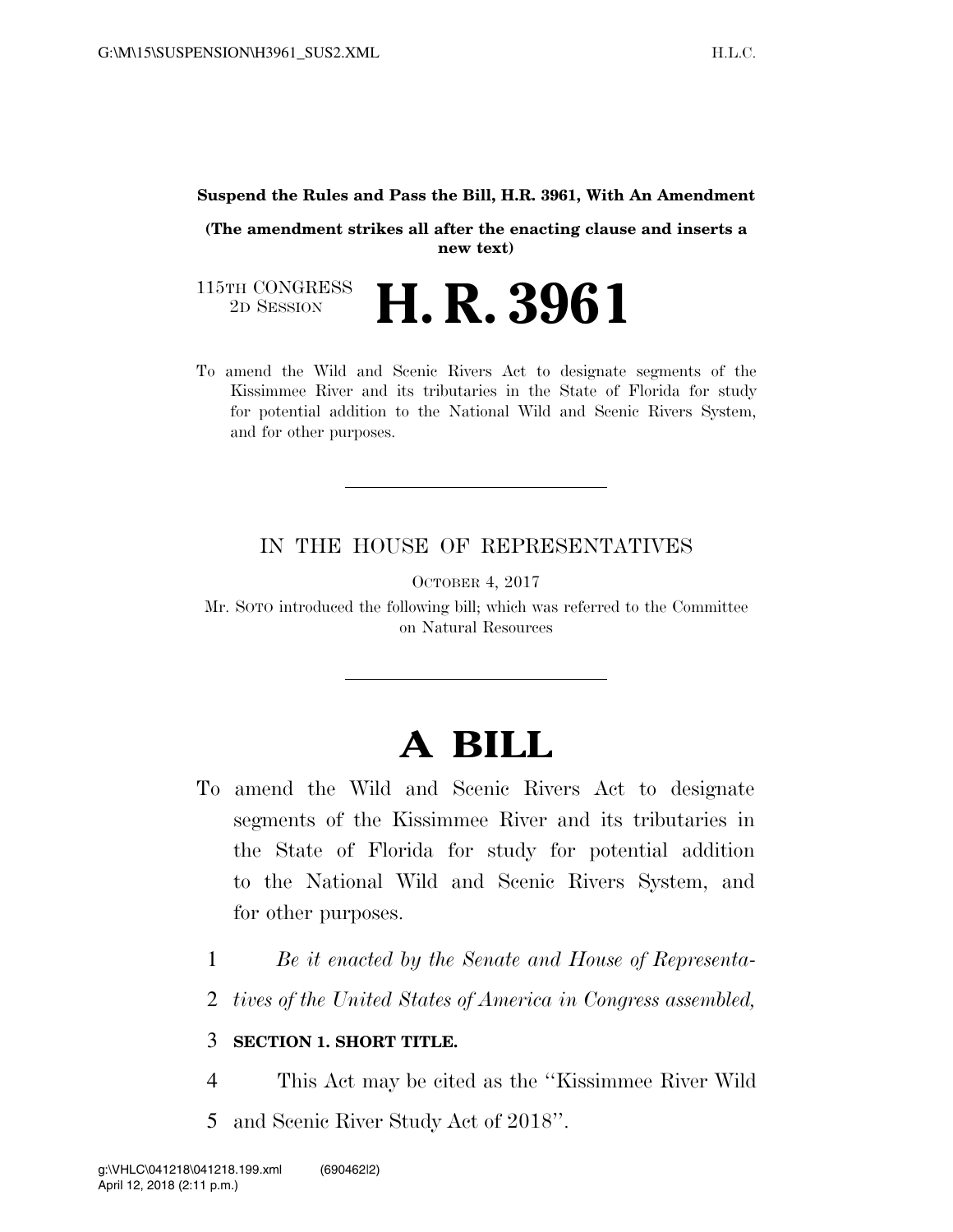### **SEC. 2. FINDINGS.**

Congress finds the following:

 (1) The Kissimmee River has undergone, over the course of two decades, the largest river restora-tion effort in the world.

 (2) Extending approximately 105 miles from Orlando to Lake Okeechobee, the Kissimmee River forms the headwaters of Lake Okeechobee and the Everglades and serves as a vital component of eco-system restoration in South Florida as a whole.

 (3) The Kissimmee River Restoration Project has significantly improved approximately 63,000 acres of wetlands within the Kissimmee River water- shed and reestablished an environment suitable for fish, wildlife, and the wetland plants that existed prior to the Kissimmee River's channelization in the 1960s.

 (4) The Kissimmee River Restoration Project is expected to be completed in 2020, at which point it is expected to reestablish historic hydrologic condi- tions, recreate historic river and floodplain connectivity, recreate the historic mosaic of wetland plant communities, and restore historic biological di-versity and functionality.

 (5) After decades of restoration efforts and the expenditure of nearly a billion dollars, upon comple-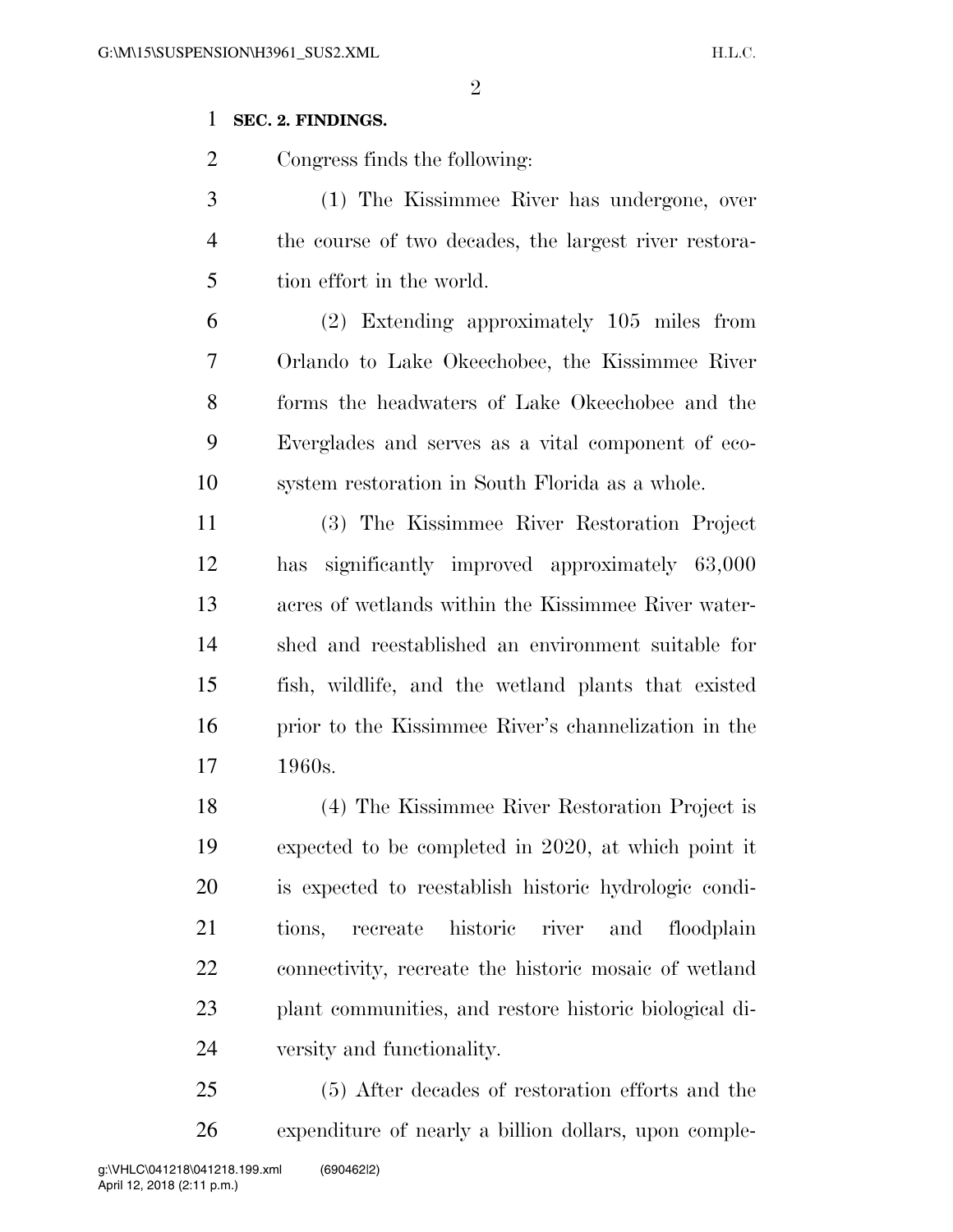tion of the Kissimmee River Restoration Project, a study should be conducted to determine the eligi- bility of including the fully restored Kissimmee River into the National Wild and Scenic River program to preserve the fully restored free-flowing condition and immediate environment of the river for the benefit and enjoyment of present and future generations. (6) Inclusion of the Kissimmee River into the National Wild and Scenic River program would be a fitting tribute to the hard work of the Army Corps of Engineers and the South Florida Water Manage- ment District's restoration work. **SEC. 3. DESIGNATION FOR STUDY.**  (a) DESIGNATION FOR POTENTIAL ADDITION.—Sec- tion 5(a) of the Wild and Scenic Rivers Act (16 U.S.C. 16 1276(a)) is amended by adding at the end the following: 17 ''() KISSIMMEE RIVER, FLORIDA.—The segment from the southern shore of Lake Kissimmee to its confluence with Lake Okeechobee.''. (b) STUDY.—Section 5(b) of the Wild and Scenic Riv- ers Act (16 U.S.C. 1276(b)) is amended by adding at the end the following: 23 "(C) KISSIMMEE RIVER, FLORIDA.— 24 ''(A) IN GENERAL.—Not later than 3 years after the date on which funds are made avail-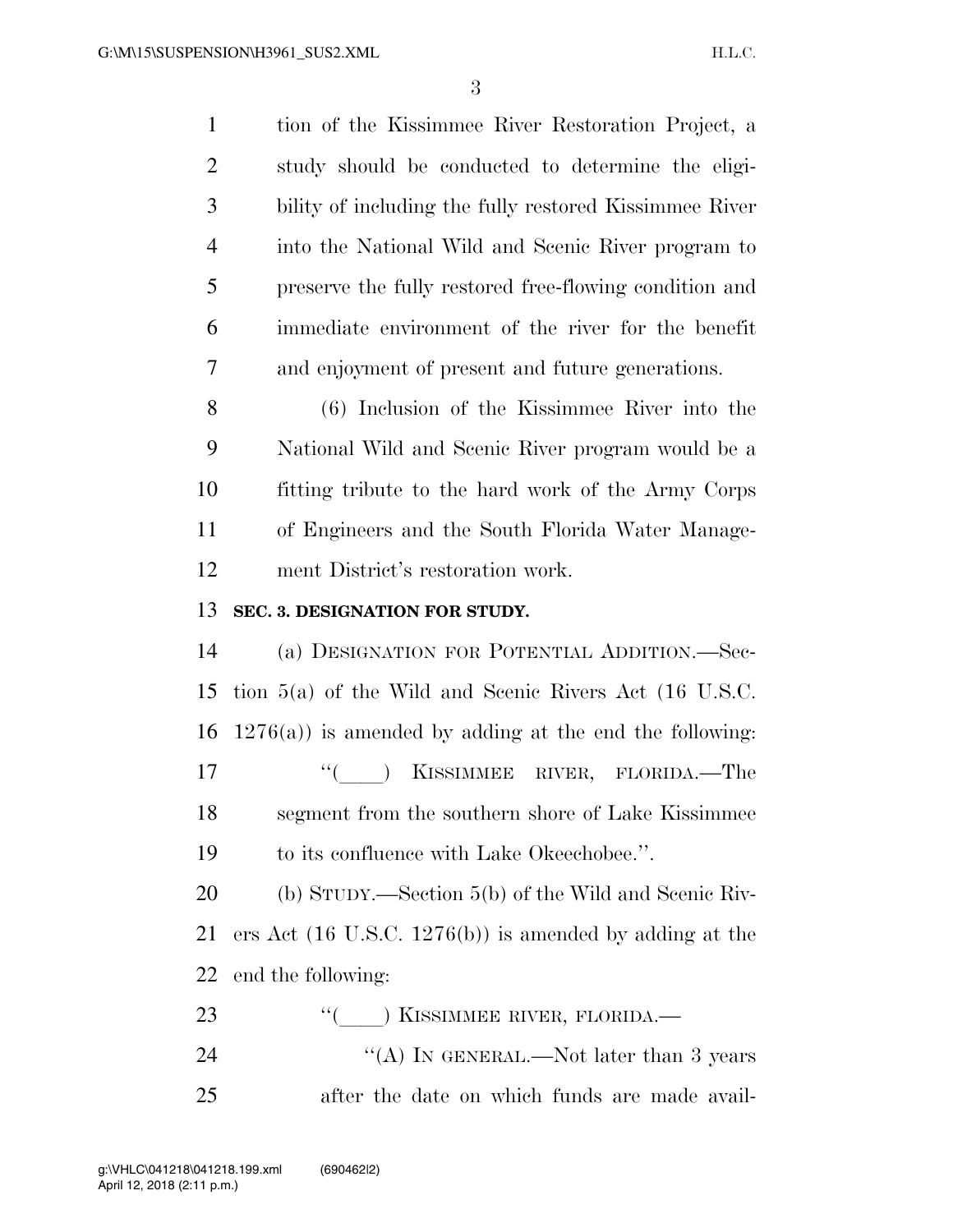| $\mathbf{1}$   | able to carry out this paragraph, the Secretary        |
|----------------|--------------------------------------------------------|
| $\overline{2}$ | of the Interior shall complete a study of the          |
| 3              | Kissimmee River, as described in subsection            |
| $\overline{4}$ | $(a)$ ( $\qquad$ ), and submit a report describing the |
| 5              | results of such study to the Committee on Nat-         |
| 6              | ural Resources of the House of Representatives         |
| 7              | and the Committee on Energy and Natural Re-            |
| 8              | sources of the Senate.                                 |
| 9              | "(B) REPORT REQUIREMENTS.—The re-                      |
| 10             | port required under subparagraph (A) shall—            |
| 11             | "(i) include a discussion of the effect                |
| 12             | of the designation of the segment to be                |
| 13             | studied under subsection $(a)(\_\_)$ on—               |
| 14             | "(I) existing commercial and rec-                      |
| 15             | reational activities, such as cattle                   |
| 16             | ranching, dairy production, hunting,                   |
| 17             | fishing, trapping, recreational shoot-                 |
| 18             | ing, motor boat use, or bridge con-                    |
| 19             | struction;                                             |
| 20             | $\lq\lq$ (II) the authorization, construc-             |
| 21             | tion, operation, maintenance, or im-                   |
| 22             | provement of energy production and                     |
| 23             | transmission infrastructure;                           |
| 24             | "(III) military operations; and                        |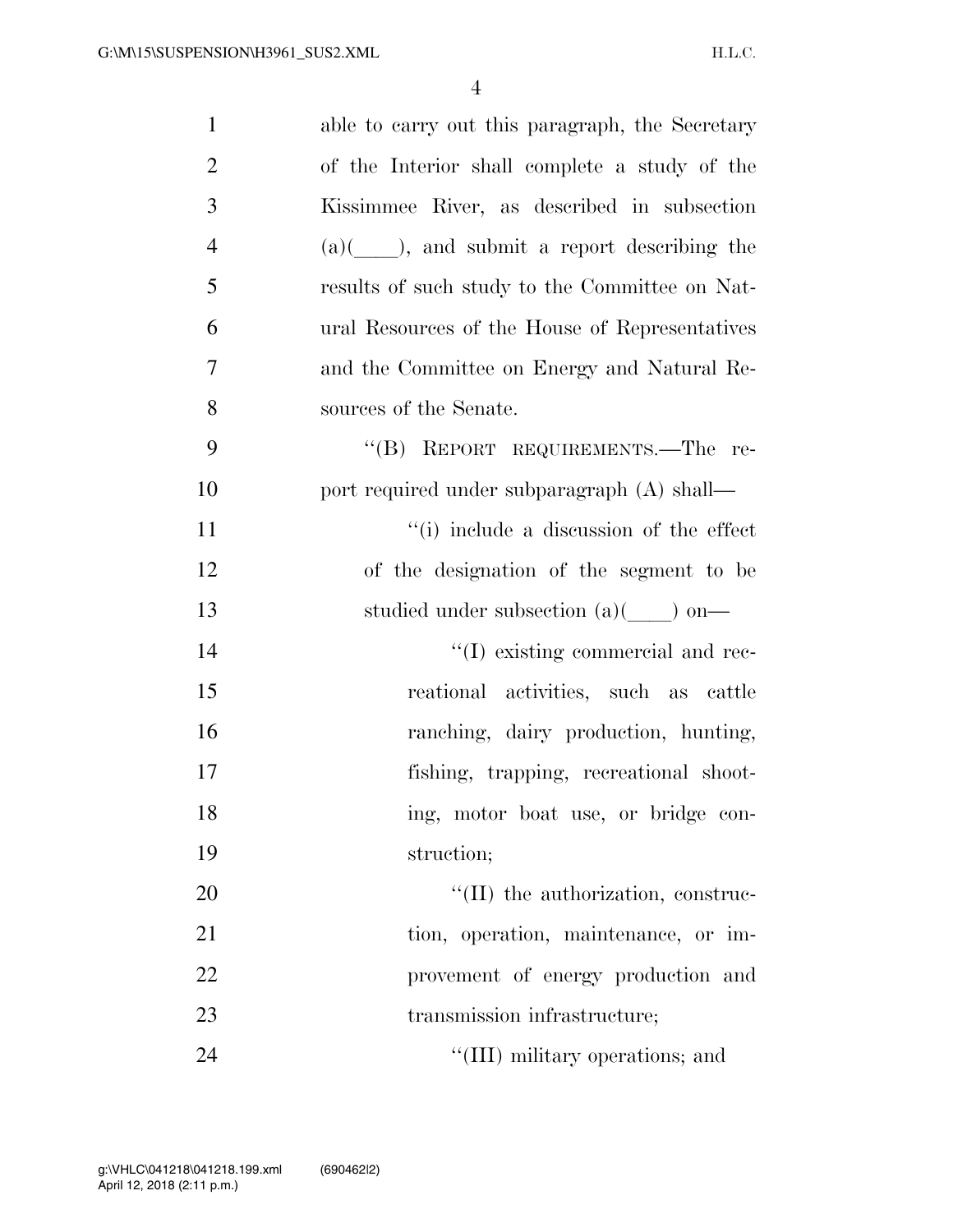| $\mathbf{1}$   | $\lq\lq (IV)$ the authority of State and                 |
|----------------|----------------------------------------------------------|
| $\overline{2}$ | local governments to manage the ac-                      |
| 3              | tivities described in subclauses (I) and                 |
| $\overline{4}$ | $(II)$ ; and                                             |
| 5              | $``$ (ii) identify—                                      |
| 6              | $\lq\lq$ (I) all authorities that will au-               |
| 7              | thorize or require the Secretary of the                  |
| 8              | Interior to influence local land use de-                 |
| 9              | cisions (such as zoning) or place re-                    |
| 10             | strictions on non-Federal land if the                    |
| 11             | studied under subsection<br>area                         |
| 12             | $(a)($ ) is designated under the                         |
| 13             | Wild and Scenic Rivers Act;                              |
| 14             | $\lq\lq$ (II) all authorities that the Sec-              |
| 15             | retary of the Interior may use to con-                   |
| 16             | demn property if the area studied                        |
| 17             | under subsection $(a)(\underline{\hspace{1cm}})$ is des- |
| 18             | ignated under the Wild and Scenic                        |
| 19             | Rivers Act; and                                          |
| 20             | "(III) all private property located                      |
| 21             | in the area to be studied under sub-                     |
| 22             | section $(a)(\_\_).$                                     |
| 23             | NONINTERFERENCE.—This<br>``(C)<br>study                  |
| 24             | shall not interfere with the Kissimmee River             |
| 25             | Restoration Project authorized under section             |